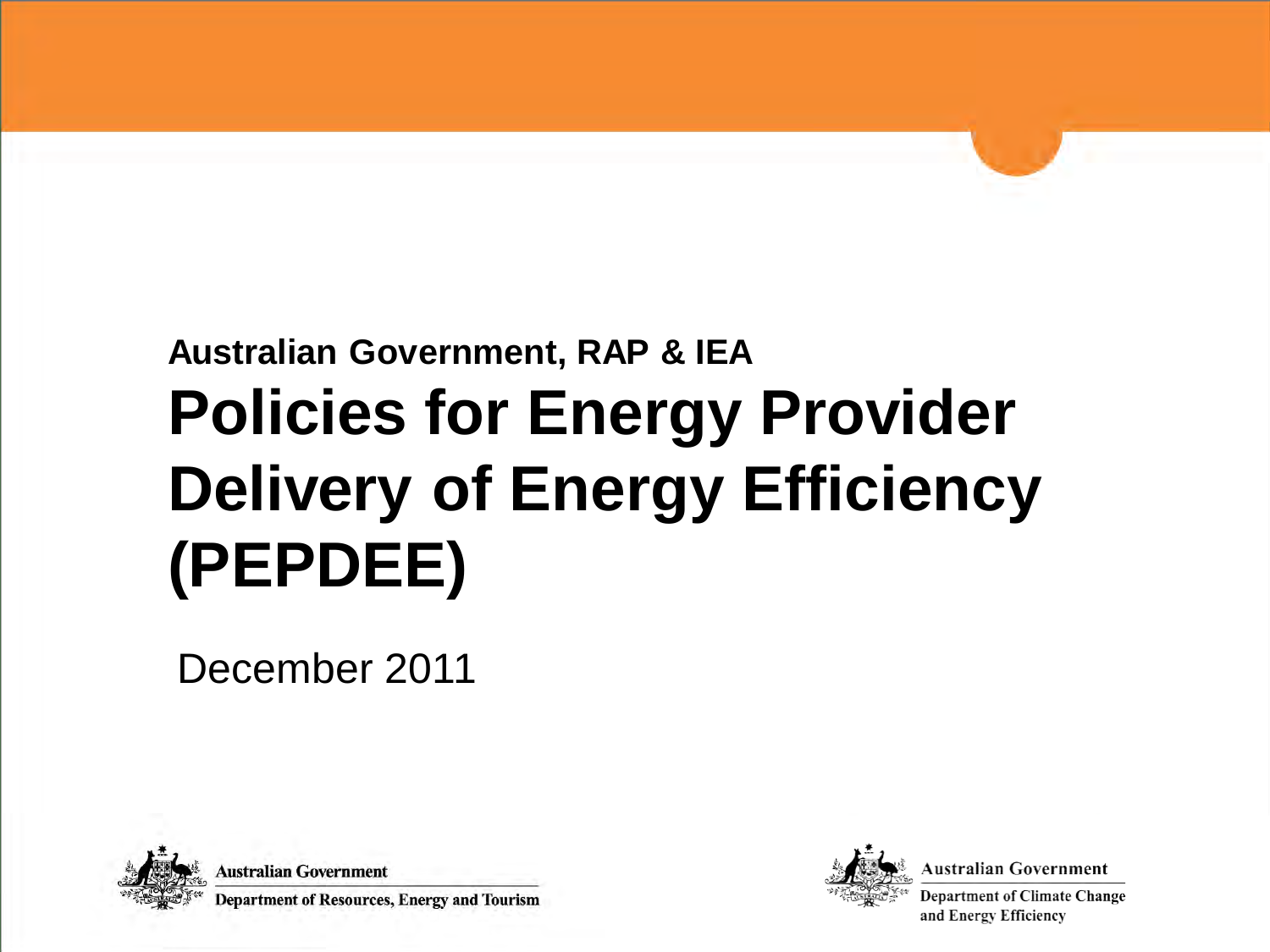## **Outline of the day**

- Overview of the PEPDEE project
- Clean Energy Future investigation of a national Energy Savings Initiative
- Regulatory settings for energy provider delivery of energy efficiency – David Crossley (RAP) and Dr Ahmad Faruqui (The Brattle Group)
- International energy efficiency obligations Grayson Heffner (IEA) and Dr Paolo Bertoldi (EC)
- Panel Discussions
- Applying PEPDEE findings to consideration of a national Energy Savings Initiative



**Australian Government** Department of Resources, Energy and Tourism



ustralian Government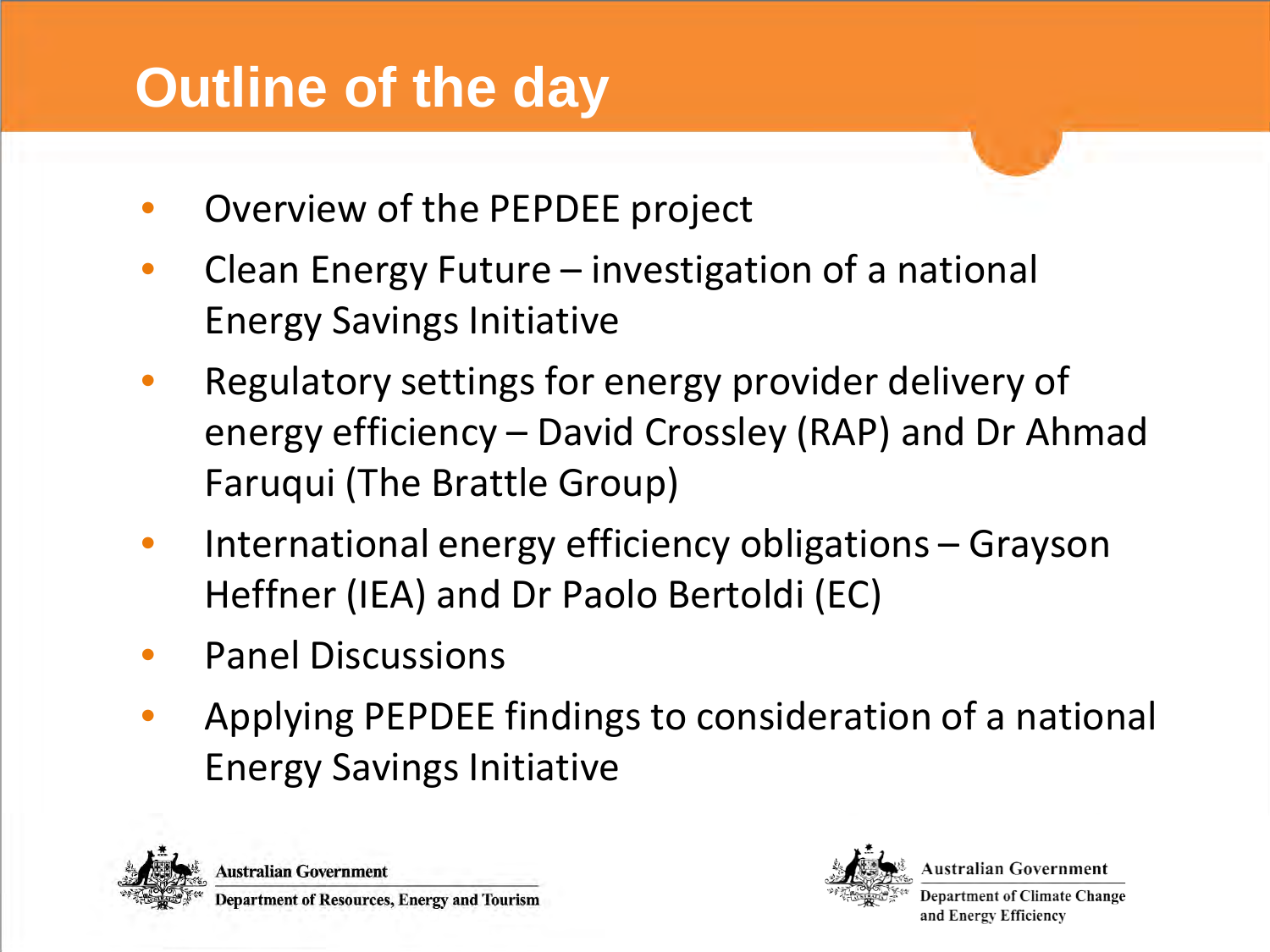#### Clean Energy Future Plan: ESI commitment

- Further work on a national Energy Savings Initiative (ESI)
- The Government will make a final decision on whether to pursue a national ESI conditional on:

 $\checkmark$  Detailed analysis and economic modelling of an appropriate design  $$ including a regulatory impact analysis

Consultation with community, industry and state and territory governments

Agreement of the Council of Australian Governments





ustralian Government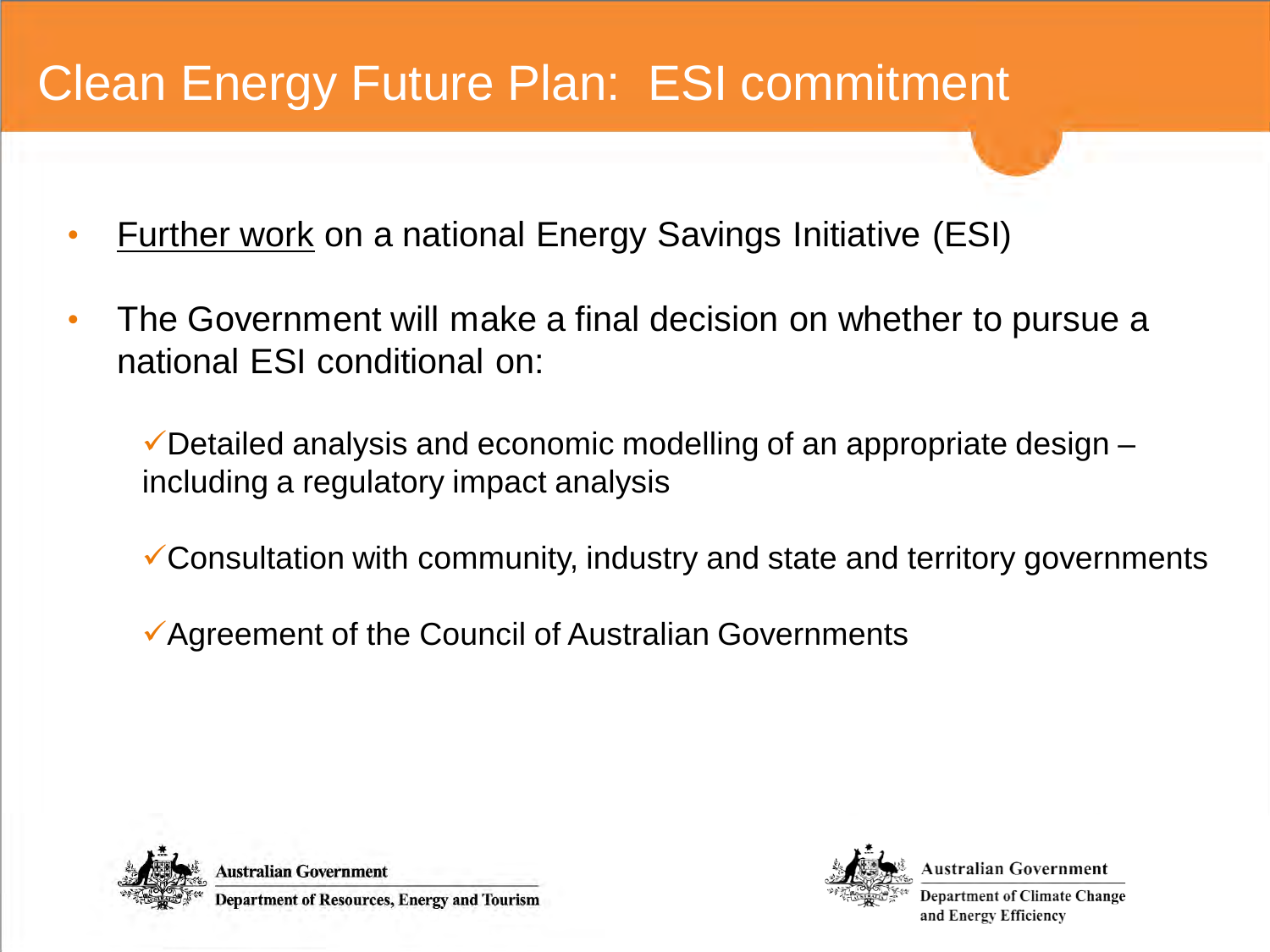#### Clean Energy Future Plan: ESI commitment

- The ESI would:
	- have broad coverage (that is, residential, commercial and industrial sectors); and
	- create an incentive or a requirement to create certificates in both low-income homes and in ways which reduce peak electricity demand.
- The design work will consider:
	- the annual targets that would apply;
	- sectoral and fuel coverage issues;
	- energy saving activities to be considered eligible activities; and
	- how a smooth transition from state-based schemes could be managed.





ustralian Government.